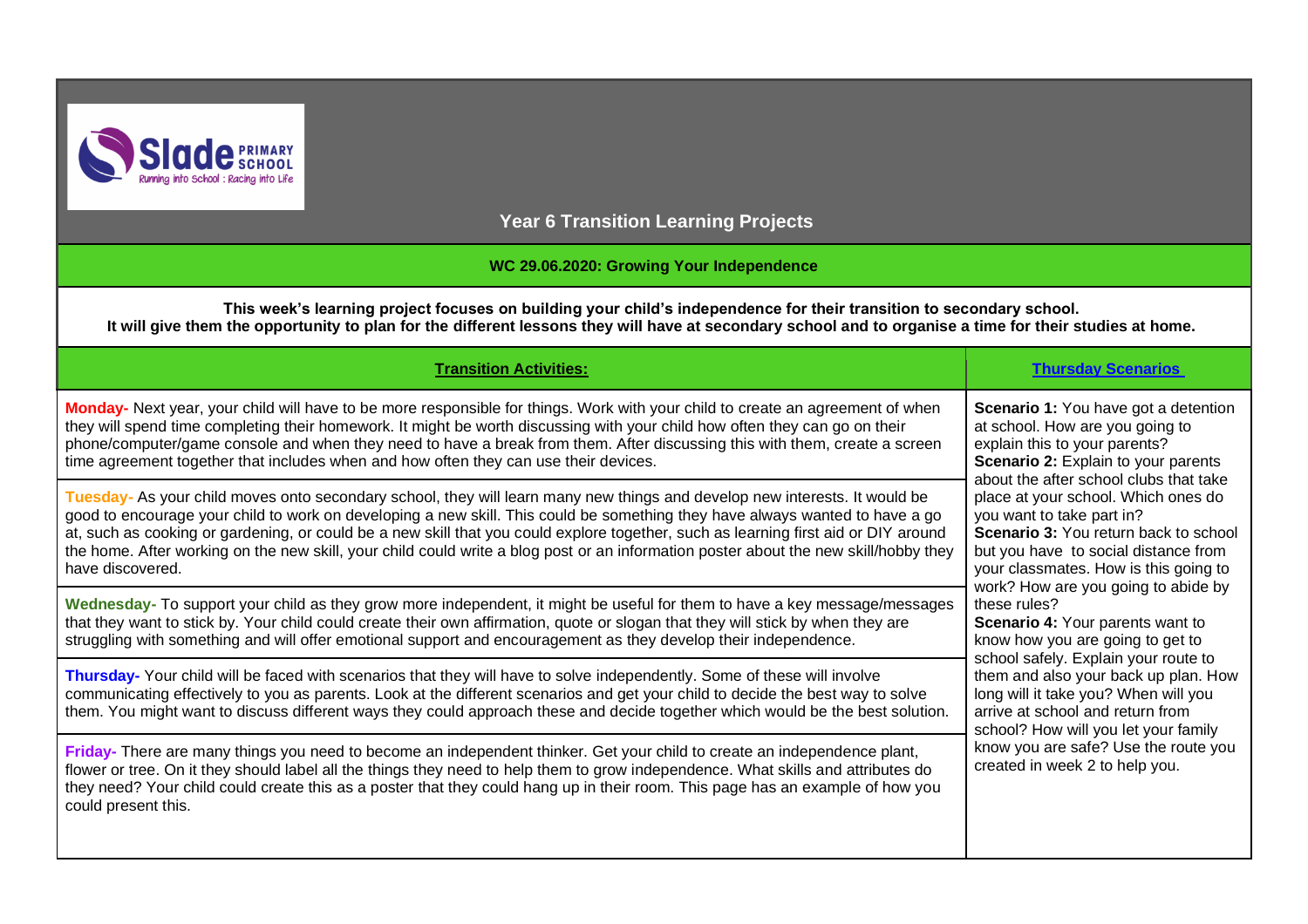### **Additional Learning Resources Parents May Wish To Engage With:**

- This [website](https://biglifejournal.com/blogs/blog/7-new-fun-ways-kids-affirmations) gives some ideas on how your child could approach writing their own affirmations.
- On this [website,](https://www.theschoolrun.com/building-childrens-independence) there are some useful ways you can support your child to develop their own independence.
- [Here](https://www.psychologytoday.com/gb/blog/when-kids-call-the-shots/201804/the-best-technology-screen-time-contract-kids) are a range of examples of screen time agreements that you could adapt for your child/home.
- This [short video](https://www.bbc.co.uk/bitesize/articles/zhqbxyc) gives advice about how your child can stay safe online and suggests how parents can support this. You could watch this with your child and maybe get them to include some of the things in their screen time agreement. There is also this screen time [top tips for parents poster,](https://www.fieldingprimary.com/news/detail/screen-time-top-tips-for-parents/) which might be useful.

### **#TheLearningProjects**

## **Year 6 Transition Learning Projects**

### **WC 29.06.2020: Growing Your Independence - Example Work**

### Below are some examples of how your child could set out their work.